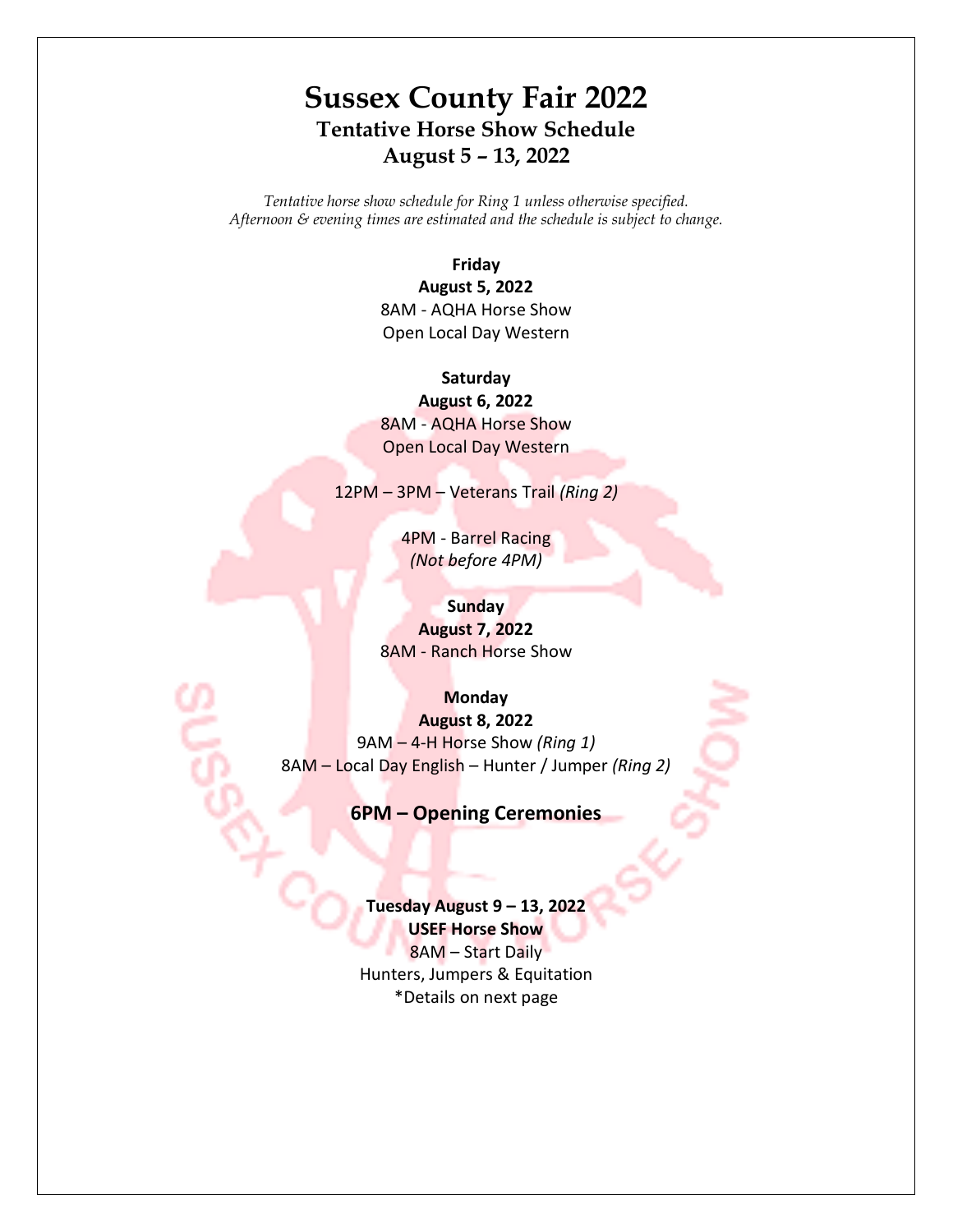# **Sussex County Fair 2022 Tentative Horse Show Schedule August 5 – 13, 2022**

*Highlighted classes are listed below and are the last classes of the schedule on that day therefore the start times are still to be determined unless otherwise specified.*

### **Tuesday August 9, 2022** 4PM – Hunt Teams (not before 4PM) 5PM – Costume Class Canine King & Queen (not before 5PM)

### **Not before 6PM** Seeing Eye Dog Liberty Act

#### **Wednesday August 10, 2022**

\$1,000 JR/AM Horsemanship Challenge \$2,000 Professional Horsemanship Challenge \$1,000 2'0" Non Pro Hunter Derby \$1,000 2'6" Non Pro Hunter Derby **Not Before 6PM** Liberty Act

## **Thursday**

**August 11, 2022** \$1,000 2' Thoroughbred Hunter Derby \$1,000 2'6 Thoroughbred Hunter Derby **Not Before 6PM** Brian Zangerle, Gaited Horses